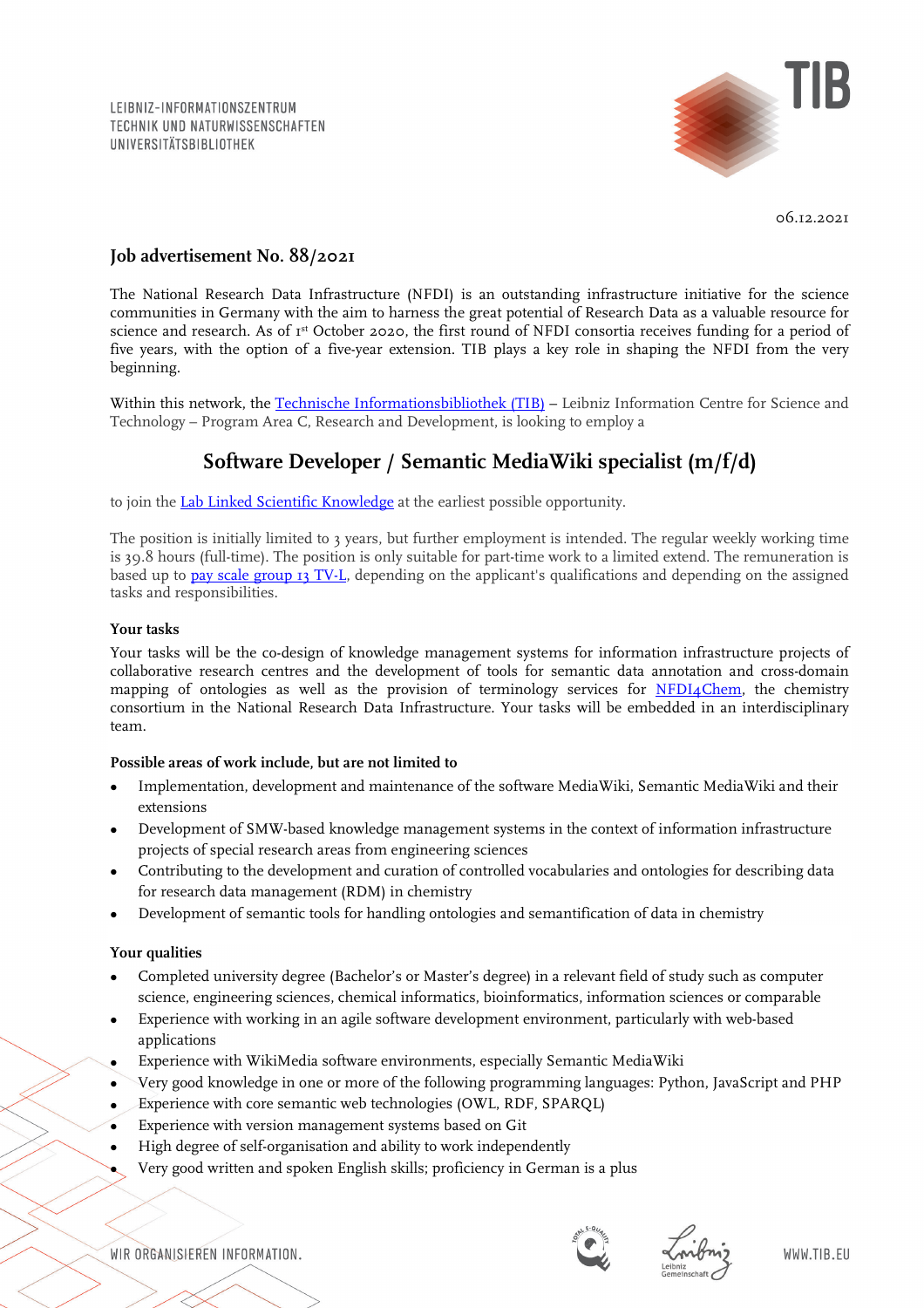LEIBNIZ-INFORMATIONSZENTRUM TECHNIK UND NATURWISSENSCHAFTEN **UNIVERSITÄTSBIBLIOTHEK** 



• Willingness to learn new technologies and languages

# **Desired additions to your profile**

- Experience with Research Data Management in Engineering Sciences or Chemistry
- Interest in working in a research and library environment
- Willingness to be engaged with other scientific disciplines
- Experience with CI/CD workflows based on GitLab
- Experience in DevOps and/or system administration

# **What we offer**

The Lab Linked Scientific Knowledge is part of the Data Science & Digital Libraries Research Group. TIB's [Research and Development Department](https://www.tib.eu/en/research-development/) offers a scientifically and intellectually inspiring environment with an entrepreneurial mindset, embedded in a [leading technical university](https://www.tu9.de/en/) and one of the largest technical information centres being part of the [Leibniz Association.](https://www.leibniz-gemeinschaft.de/en/)

The research department at the TIB is relatively young and offers many opportunities. It is our vision to rethink the representation and provision of data and information and to organize them in an Open Research Knowledge Graph [\(ORKG\)](https://projects.tib.eu/orkg/) in the future. There is a close cooperation with the [L3S Research Centre](https://www.l3s.de/en) at Leibniz University Hannover, one of the world's leading research institutes in the field of Web & Data Science, within the Leibniz [Joint Lab](https://www.tib.eu/en/research-development/joint-lab) Data Science & Open Knowledge.

Last but not least, we attach great importance to an open and creative working atmosphere in which it is fun to work.

# **Furthermore, we offer**

- Funding for necessary equipment, conference and research visit travel
- Work in the context of a national research and innovation projects
- A portfolio of technology components to build on, includin[g ORKG,](https://projects.tib.eu/orkg/) [OpenResearch.org,](https://www.openresearch.org/wiki/Main_Page) [TIB AV-Portal,](https://av.tib.eu/) [DBpedia.org](https://wiki.dbpedia.org/) and other
- A modern workplace in a central location of Hanover with a collegial, attractive and versatile working environment
- Flexible working hours (flexitime) as well as [offers for reconciling work and family life](https://www.tib.eu/en/tib/careers-and-apprenticeships/equal-opportunities/) such as mobile work and remote work options
- An employer with a wide range of internal and external further education and training measures, workplace health promotion and a supplementary pension scheme for the public sector [\(VBL\)](https://www.vbl.de/de?t=/VBL/english&i=1113979957474&l=0&e=UTF-8&ParentID=1228245487465)
- Discount for employees in the canteens of the **Studentenwerk Hannover** as well as the possibility to use the various offers of the [University Sports Hannover](https://www.hochschulsport-hannover.de/en/)
- A job in the public service with a salary up to [pay scale group 13 TV-L](http://oeffentlicher-dienst.info/c/t/rechner/tv-l/west?id=tv-l-2021&matrix=1) according to the provisions of the collective agreement for the public service in Germany (TV-L), including a special annual payment and 30 days of vacation per year

If you are interested, questions regarding the position can be addressed to Dr. Oliver Koepler, head of the Lab Linked Scientific Knowledge, by e-mail at [Oliver.Koepler@tib.eu.](mailto:Oliver.Koepler@tib.eu)

# **How to apply**

We look forward to receiving your application. To submit your application, please click [here.](https://tib.eu/bewerbungsformular-88-2021eng)

WIR ORGANISIEREN INFORMATION.